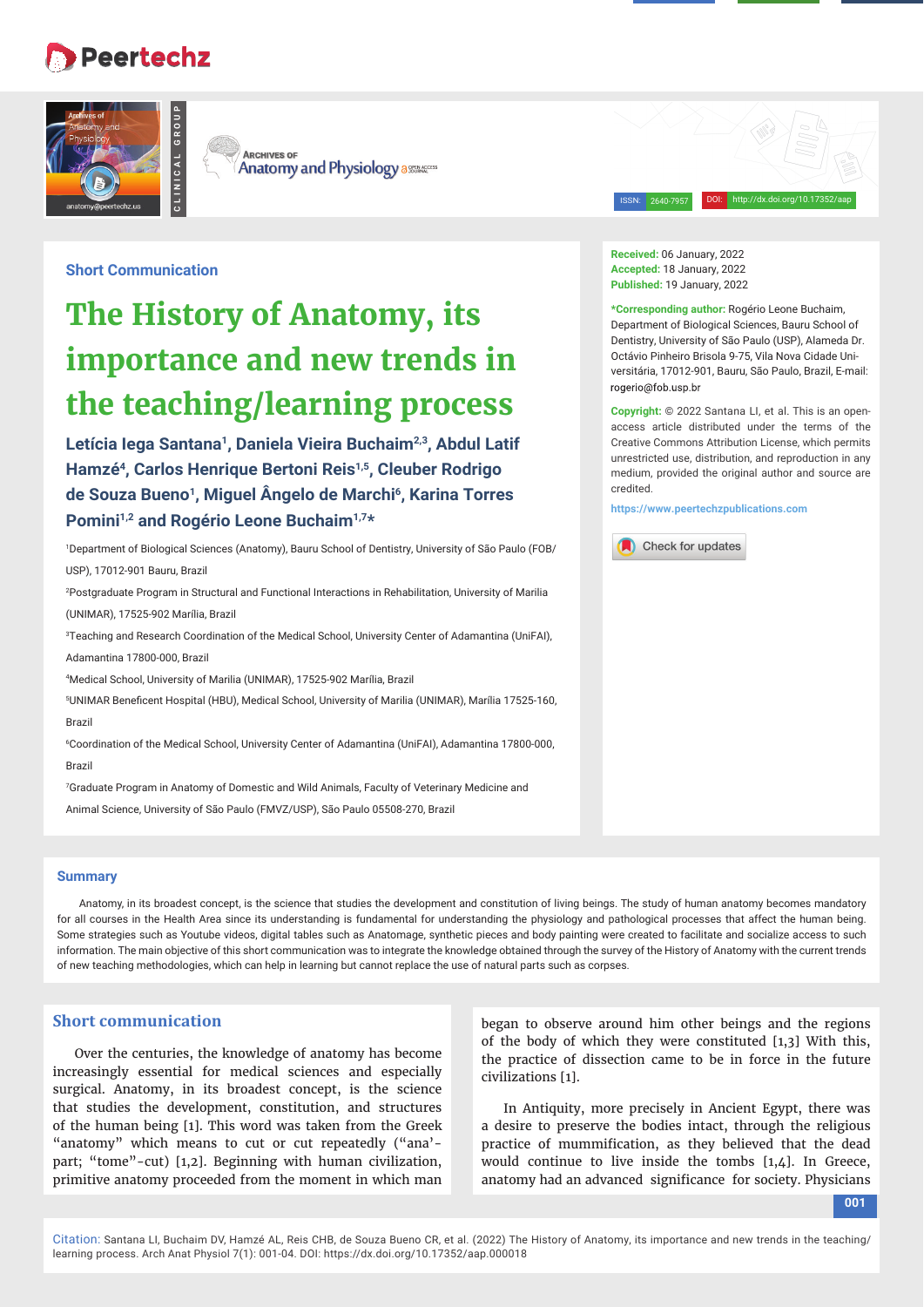who participated in the wars began to understand the joints, bones, and muscles, in addition to discovering several pairs of nerves and the ventricles [1,4]. In Italy, Alcmaeon of Croton (5th century BC) provided the oldest records of anatomical observations, through dissections carried out in animals [1,2]. He published a treatise entitled "On Nature" and was the first to describe and locate the optic nerve and eustachian tube. Furthermore, he proposed that the brain is the seat of consciousness, intelligence, and emotions [2].

Empedocles (490 years BC) initiated the idea that a volatile substance flowed through blood vessels [5]. Hippocrates of Cos (460 years BC) gave rise to the moral and ethical codes of medical practice, through his teachings and oaths in the Greek world [1,2,6]. Furthermore, he is considered the "father" of medicine for stating that "the nature of the body is the beginning of medical science" and for the "humor theory of illness" [1,2]. Aristotle (385 years BC) used the method of comparison between animal and human organs, although he did not dissect it; and between anatomy and embryology [1,2]. Furthermore, the heart was adopted as the center of all emotions by the philosopher [1].

In Alexandria, around 280 BC Herophilus and Erasistratus performed dissections in an orderly fashion. Herophilus challenged the authorities of the time and performed several dissections on cadavers, where he described the liver, brain, sexual organs, the origin of some nerves [1,4]. He broke Aristotle's theory that emotions are attributed to the heart, proving that emotion, intelligence, and consciousness are functions of the brain [4]. Erasistratus, on the other hand, gave rise to the School of Alexandria, which boosted the growth of the medical sciences [1-3]. In the Hellenistic world, anatomical knowledge was known only from animal dissections [7]. After the fall of the Roman Empire, progress in the development of anatomy was slowed down by the philosophical doctrine and practice of the authoritarian era [8].

About 150 years BC, human dissection was prohibited for ethical and religious reasons [1]. In Ancient Rome, Cornelius Celsus (25 BC) wrote, in chronological form, the evolution of medicine from Hippocrates to the foundation of the Alexandria school. The four signs of inflammation were also elucidated by him [1]. Claudius Galen (130 years AD) wrote a large number of medical treatises, which were based on the dissection of animals and the application of the results to human and animal anatomy [9-11]. However, the ideas of Galen were preserved for a long time, which erroneously followed the doctrine of the humor of Hippocrates [1,3].

With the rise of the Renaissance, the limits of human learning were broken and the ideas of Greece and Rome were exchanged for information technologies such as books [1,9,10]. Mondino de Liuzzi (1275- 1326) performed public dissections in Bologna, practical classes within his residence, and wrote the first dissection manual  $[1,8,9,12]$ . Through art, Leonardo da Vinci brought scientific attitudes to the study of anatomy, and participated in dissections of the human body and various animals, such as frogs, monkeys, sheep, horses and birds [13]. The methodical analysis of the human body and its proportions

ended up contributing to the description of parts of the corpse [1,9]. His pictorial works, such as Vitruvian Man, show groups of nerves, vessels, muscles and bones. According to Freud, apud Teixeira (2004), "Leonardo da Vinci woke up from the sleep of the Middle Ages before other men" [1].

In the convent of the Holy Spirit in Florence, Michelangelo Buonarotti (1475-1564) practiced dissections and studied the human body in depth. He made several works befitting the human structure such as Michelangelo's David and others with dissected body parts such as the sculpture of Moses [1]. The anatomical study had its prominence in the medical curriculum along with the beginning of the modern era. The rise of critical observation adjunct to the renaissance provoked a change in the way of thinking of anatomists [9]. Before, the practice of dissection was due to some religions or to overcome death [12]. In the modern era, this conception gave way to reason and the investigation of the structures of the human body [9].

Andreas Vesalius (1514-1564), the founder of modern anatomy, broke the rigidity of anatomical studies with dynamics in learning, introducing illustrations of the human body. He published the book "De Humani Corporis Fabrica" which is based on topographical anatomy and is one of the best known in the history of medicine. Considered the father of anatomy for making it objective and logical, Vesalius generated great doubt when reporting errors in Galen's ideas [1,8-10].

From 1500 onwards, the figure of the corpse no longer represents the fear and superstitions that were previously accepted. Since then, the human body started to be seen in an artistic way, as in statues and paintings, as the exhibitions for the society of the discoveries of organs and tissues were gradually larger [9]. In the nineteenth century, realism and sophistication predominated in portraits of the human body. Furthermore, with the discovery of the microscope, studies were deepened in the minimalist anatomy of cells and their components [1,9]. Due to all this knowledge and the industrial revolution, technology, advancing along with science, generated many discoveries in the 20th century and ended with erroneous thoughts and beliefs that still existed in daily medical life.

The invention of the anatomical table, synthetic parts, and the use of the internet are some of the new ways to demonstrate anatomy. These technologies have been increasingly used in studies of the human body, as the use of cadavers divides opinions in bioethics. As a result, the anatomist Gunther Von Hagens is being questioned about the use of bodies without provenance in accordance with legal means. He became known today for discovering a new way of preserving corpses: plastination. This is a technique that replaces organic substances in the body with plastic materials. With that, the corpse becomes malleable, dry, odorless and with the same tone as the living individual [1,8,14,15].

# **Modern trends**

Nowadays, the study of anatomy has been complemented by non-invasive equipment and methods that facilitate the student's understanding, unlike cadavers that, in addition to

**002**

Citation: Santana LI, Buchaim DV, Hamzé AL, Reis CHB, de Souza Bueno CR, et al. (2022) The History of Anatomy, its importance and new trends in the teaching/ learning process. Arch Anat Physiol 7(1): 001-04. DOI: https://dx.doi.org/10.17352/aap.000018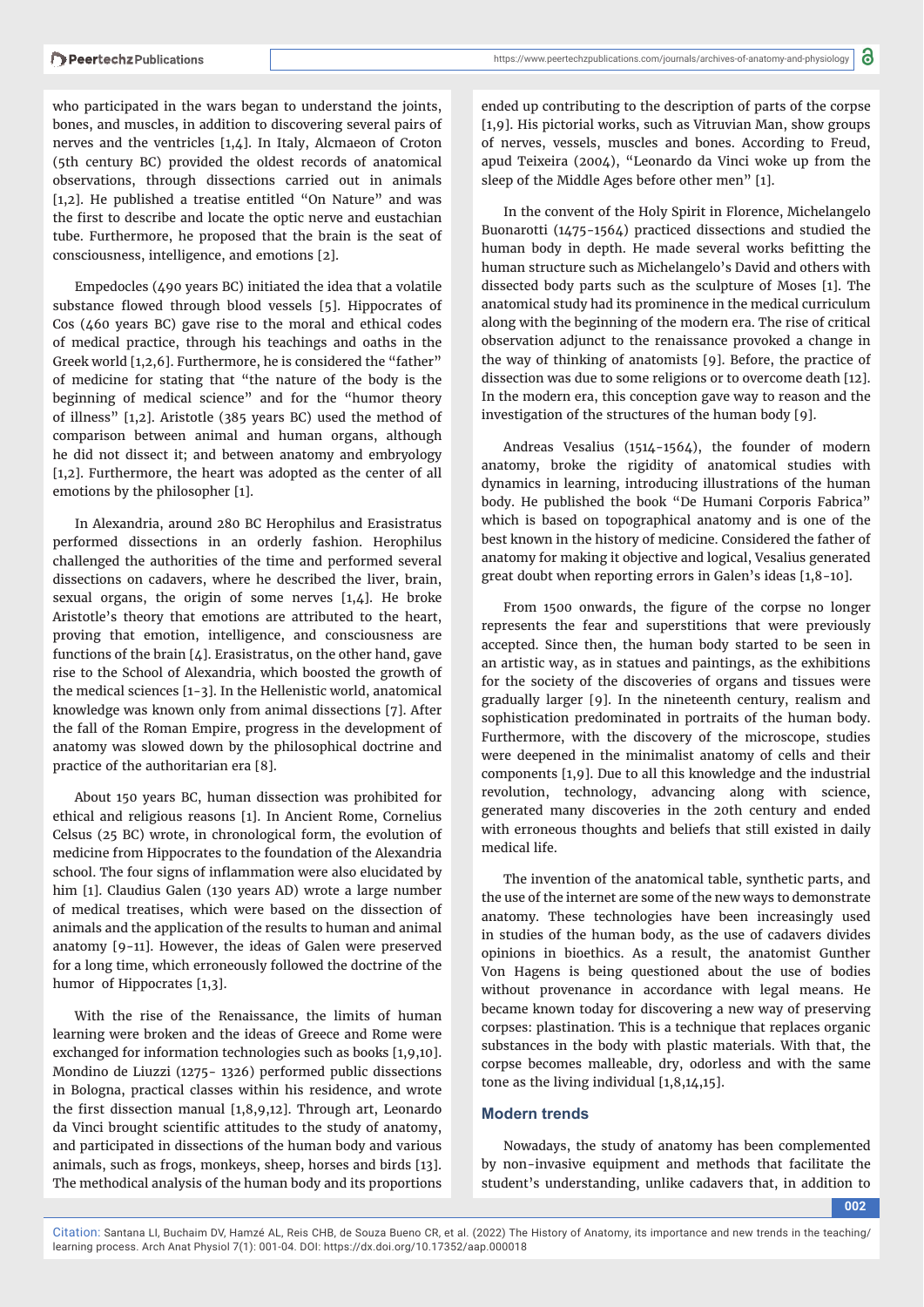being exposed, present strong odors from the products used for the preservation of the piece [8,16]. The use of cadavers for study generates discussions due to bioethical reasons, which aim to use alternative materials for this purpose [8,17]. For society, the corpse is not just "a lifeless body", but someone who was part of a population [1]. Therefore, on top of this use, there are several rights and debates that surround the deceased individual [1,12]. According to article 14 of Law 10.406/02 of the Brazilian Civil Code, an alternative to the difficulty in obtaining cadavers for the study is the voluntary donation of bodies, which must be made while alive by the donor without financial ties [12].

To alleviate the "crisis" of the use of unclaimed bodies, the introduction of anatomical models is used that complement the didactics and allow the visualization of structures that are difficult to access in the cadaver  $[8,12,16,17]$ . In addition, the synthetic piece can be enlarged in relation to its original size, allowing the observation, in addition to the macroscopic anatomy, of tissues, cells, and other structures that are impossible to be seen with the naked eye.

On the other hand, "Anatomage" offers, in a pragmatic and interactive way, a three-dimensional view of the human body that is very realistic and peculiar. The table is the same size and length as a conventional operating table. The virtual body is created from a combination of graphics and examinations of the human body [18-20]. The use of this equipment makes it possible to carry out several dissections in an easy and clean way. In addition to the study, the table can help surgeons to plan and avoid iatrogenics, because the table allows a pen drive with patient data to be connected to it for various analyzes [18-20].

In times of technological generation, it is essential to place education on a parallel level with electronic information [8, 16]. They contribute to the interaction of students with the discipline, are means of sharing knowledge and complement theoretical and practical studies. Therefore, sites like YouTube are an alternative source to consolidate anatomical content [8].

Universities are also introducing new teaching methodologies, such as body painting, in which a person is in front of the students and an artist paints the body parts related to the class, under the instruction and supervision of the anatomy professor. Unlike the corpse, this technique is very didactic, as the individual receiving the painting can make movements that allow the visualization of a greater reality of the human body [21,22].

YouTube is an important information network that shares with students video lessons on various subjects such as dissection, body structures, autopsy and surgery [8,23]. However, there may be distorted information in the videos, as they are not made by reputable universities or institutions and, therefore, they often end up harming the student [23]. Therefore, anatomists and educators must invest and recognize the importance of studying through YouTube, as the number of accesses for video lessons is increasingly frequent and increasing, as the advantages are many, such as viewing according to the need of each one, anytime and anywhere

#### [8,23].

Another alternative for entering the world of anatomy is the exhibition made by Von Hagens, which shows pieces and cadaveric bodies in a realistic and odorless way. This modern technique, called plastination, consists in the preservation of biological matter, replacing the water and fat in the body with plastic polymers that give a synthetic appearance to the corpse  $[8,13,14,21,24-26]$ . In general, the use of anatomical models, three-dimensional tables, YouTube, among other novelties in the study of anatomy, does not come to replace or extinguish the use of cadavers, as synthetic or electronic reproduction does not provide or fully represent the human figure [8,12,16,27]. This equipment should serve to complement and expand access to the human body, anywhere in the world, for anyone, whether a student or not.

One of the animal models, with anatomy and physiology similar to the human, that can be an alternative to the scarcity of corpses, is the use of pigs. The swine model can be used both for teaching and training, as well as for research associated with new surgical techniques and instruments [28,29].

Several methodologies can help in anatomical teachinglearning, but the use of natural parts cannot be abandoned or fully replaced, corpses that bring the true texture, color and appearance of future patients, who will be cared for by health professionals.

# **References**

- 1. Queiroz CAF (2005) The User Human Corpses as a Tool to Build up Knowledge from a bioethical View. dissertation. Goiânia (GO): Postgraduate Program in Environmental Sciences and Health, Catholic University of Goiás.
- 2. Malomo AO, Idowu OE, Osuagwu FC (2006) Lessons from history: Human anatomy, from the origin to the Renaissance. Int J Morphol 24: 99-104. **Link:** https://bit.ly/3fB6kvg
- Castro FS, Landeira-Fernandez J (2011) Soul, body and the ancient greek civilization: the first observations of brain functioning and mental activities. Psicol Reflex Crit 24: 798-809. **Link:** https://bit.ly/3Aq4OrN
- 4. Buchaim RL, Issa JPM (2018) Manual de Anatomia Odontologica. 1o edição. São Paulo: Manole 288. **Link:** https://bit.ly/3fwNdST
- 5. "Empédocles de Agrigento (484 421 a.C.)" em Só Filosofia. Virtuous Tecnologia da Informação, 2008- 2022. **Link:** https://bit.ly/3GCT19i
- 6. "Hipócrates de Cós (460 377 a.C)" em Só Filosofia. Virtuous Tecnologia da Informação, 2008-2022. **Link:** https://bit.ly/3qD0a3U
- 7. História da Anatomia Humana. text on the internet. Compuland. **Link:** https://bit.ly/3tCjKzi
- 8. Calazans NC (2013) O Ensino e o Aprendizado Práticos da Anatomia Humana: uma Revisão de Literatura. completion of course work. Salvador (BA): Faculdade de Medicina da Bahia, Universidade Federal da Bahia (SIBI-UFBA/FMB-UFBA). **Link:** https://bit.ly/32e47Tq
- 9. Calkins CM, Franciosi JP, Kolesari GL (1999) Human anatomical science and illustration: the origin of two inseparable disciplines. Clin Anat 12: 120-129. **Link:** https://bit.ly/3GJ4UdV
- 10. Chiarello M (2011) Sobre o nascimento da ciência moderna: estudo iconográfico das lições de anatomia de Mondino a Vesalius. Sci stud 9:291-317. **Link:** https://bit.ly/33JCH8n
- 11. Ajita R (2015) Galen and his contribution to anatomy: a review. Journal of Evolution of Medical and Dental Sciences 4: 4509. **Link:** https://bit.ly/33lnR8g

**003**

Citation: Santana LI, Buchaim DV, Hamzé AL, Reis CHB, de Souza Bueno CR, et al. (2022) The History of Anatomy, its importance and new trends in the teaching/ learning process. Arch Anat Physiol 7(1): 001-04. DOI: https://dx.doi.org/10.17352/aap.000018